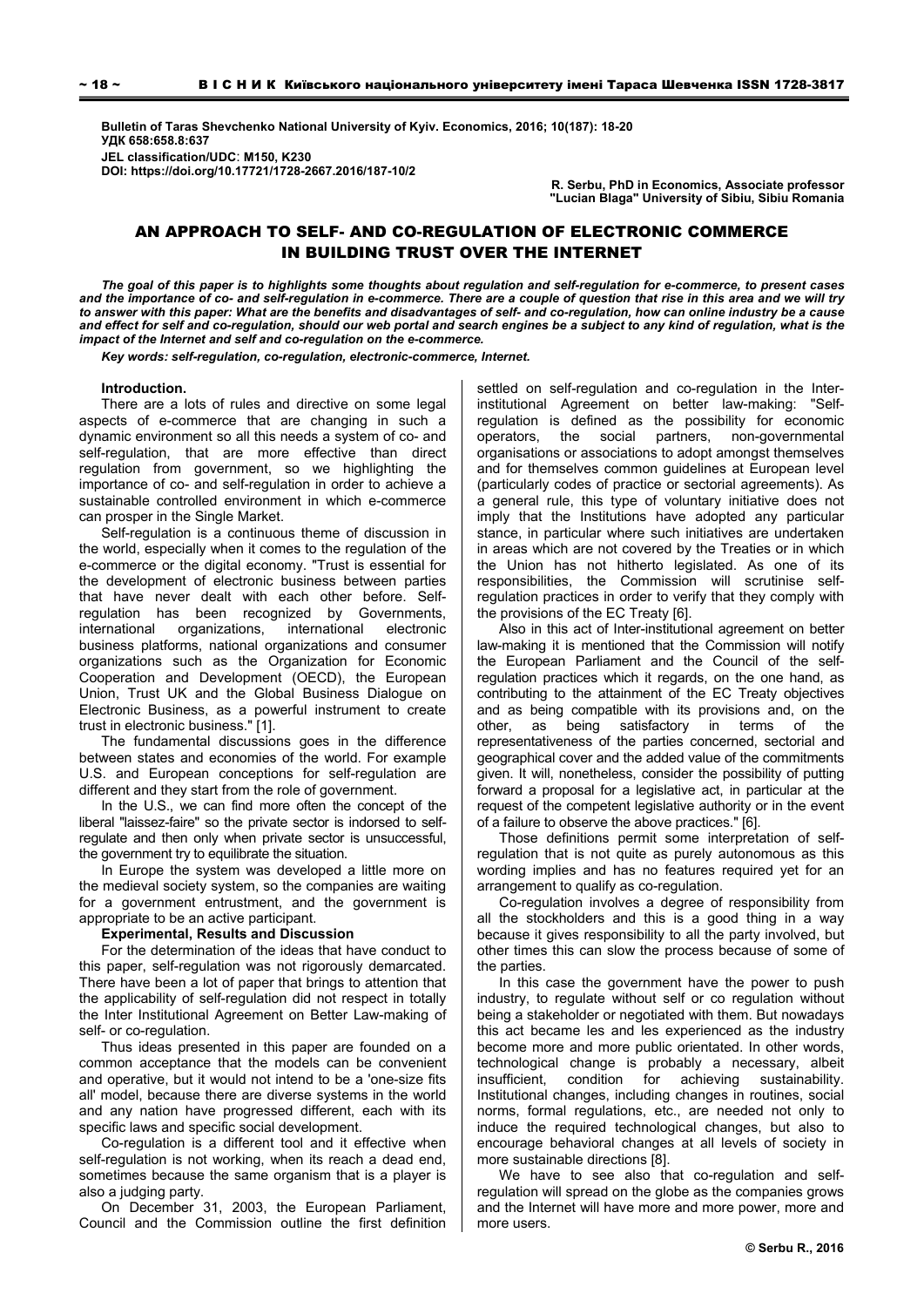We will present now an examples that fit well this case, the implementation of Digital Millennium Copyright Act (DMCA) by Google.

"The Digital Millennium Copyright Act (DMCA) is a United States copyright law that implements two 1996 treaties of the World Intellectual Property Organization (WIPO). It criminalizes production and dissemination of technology, devices, or services intended to circumvent measures (commonly known as digital rights management or DRM) that control access to copyrighted works. It also criminalizes the act of circumventing an access control, whether or not there is actual infringement of copyright itself. In addition, the Digital Millennium Copyright Act heightens the penalties for copyright infringement on the Internet" [9].

The Digital Millennium Copyright Act (DMCA) was signed into law by President Clinton on October 28, 1998.

The legislation implements two 1996 World Intellectual Property Organization (WIPO) treaties: the WIPO Copyright Treaty and the WIPO Performances and Phonograms Treaty. The Digital Millennium Copyright Act also addresses a number of other significant copyrightrelated issues, the Digital Millennium Copyright Act amended Title 17 of the United States Code to extend the reach of copyright, while limiting the liability of the providers of online services for copyright infringement by their users.

Digital Millennium Copyright Act Title II, the Online Copyright Infringement Liability Limitation Act ("OCILLA"), creates a safe harbor for online service providers (OSPs, including ISPs) against copyright infringement liability, provided they meet specific requirements [2].

When Google implement globally the Digital Millenium Copyright act, all the users of Google will be judge by Google after the U.S. law. If you are in United Arab Emirates, using services offered by Google, and somebody will make complain about your activity and content, you will be judge by Google after the U.S. law and the index can be block by them. This is just one of a case, but now all the company that have data on the servers in the United State have to apply U.S. law.

The Digital Millennium Copyright Act of 1998 (DMCA) was the foundation of an effort by Congress to implement United States treaty obligations and to move the nation's copyright law into the digital age. But as Congress recognized, the only thing that remains constant is change. The enactment of the DMCA was only the beginning of an ongoing evaluation by Congress on the relationship between technological change and U.S. copyright law. This Report of the Register of Copyrights was mandated in the DMCA to assist Congress in that continuing process [7].

During that time another disaster happened, the terrorist attacks of Sept. 11, 2001, that changed the all world, so did affect so much the regulation and co-, selfregulation. In a couple of days after the events, the U.S. government amplified surveillance to increase protection against other terrorist attacks. President George W. Bush introduced The Patriot ACT, an initiative which change the security rules at that time.

The initiative was called Providing Appropriate Tools Required to Intercept and Obstruct Terrorism Act of 2001 (U.S. PATRIOT Act). The Act intensifying the investigation of the government and that took in consideration even the online environment. That was a moment when regulation was much strongest than self-regulation. There are some moments when governments can influence links between economic productivity, privacy and security and this moment are not desired in a free market.

There are clear benefits to protecting privacy, but there are related costs as well. Privacy can impose economic and social costs; while privacy may protect some

individuals, it may result in costs by preventing others from making fully informed decisions [4].

The self and co-regulation has a great implication for ecommerce and its future on the Internet, representing an important goal for today internet users. This regulatory process have to go all the way from protecting the minors to consumer protection and protection of intellectual property and personal data.

If the consumer will feel safety then global industry will grow, so it is in its interest to pay attention and to self and co-regulate the e-commerce responsibly, making it the most suitable form of governance for e-commerce in nowadays. Using it responsibly it would build a strong global community.

There is a continuous attention from European Institutes for the aspects that can give rise to selfregulation so you can find a lots of forum open by European Commission. For examples you can find some great ideas on "potential areas for self-regulation and coregulation initiatives in e-commerce and retail memo for the community of practice for better self- and co-regulation.

They notice that; The fairness including respect for time/attention and dynamic pricing: the deployment of ICT in all walks of life changes in a pervasive and radical way the producer/consumer relationship, to an extent where there is a need to update what "fair" means in consumer/producer relationship.

There are (at least) two trends worth considering: (i) time and attention that producers and consumers invest in their relationship. Time for the producer ends up in costs of the workforce managing the relationship, while time for the consumer ends up in satisfaction (if given proper attention) or deep frustration (otherwise); (ii) dynamic pricing: price determination or revenue management is more and more complex and encompasses many different elements (yield management, congestion, IP tracking). Price practices have a deep underlying societal component. It is both socially and legally codified. Reviewing the benchmark of fairness in price determination might be appropriate. It is a horizontal topic which may impact several policies, such as personal data protection, competition law, internal market rules, etc [3].

There is also the question "Who will self-regulate the self-regulation?", like the Latin "Quis custodiet ipsos custodes?". The organisations that adopt self-regulation should be transparent, so that an external watching may be done by authority.

It should be verify at any time how they use the procedures and standards, and if necessary how can they react and show a requirement from an external authorised institution. This transparency can also be used to notice if any self-regulation act can be used unfair against competitors from the market or against a potential competitors.

The public, or a large social group, are crucial components for implementing and creating the regulation. The public should be consulted and informed, and if it is implicated there will be reactions that will conduct to self or co-regulation. It is not easy to encourage people to stay informed and to express themselves, to fill complain if is the case.

The public from some parts of the world is more educated in this direction but in some young democracy it is still necessary for the efforts to be done to educate this public. So this is what government and companies should focus on in nowadays, to encourage the public to be involved in this, and then it will be much easier for stakeholders to self- or co-regulation.

### **Conclusion**

Why is privacy of concern to e-commerce? We believe this concern stems from a new technical environment for